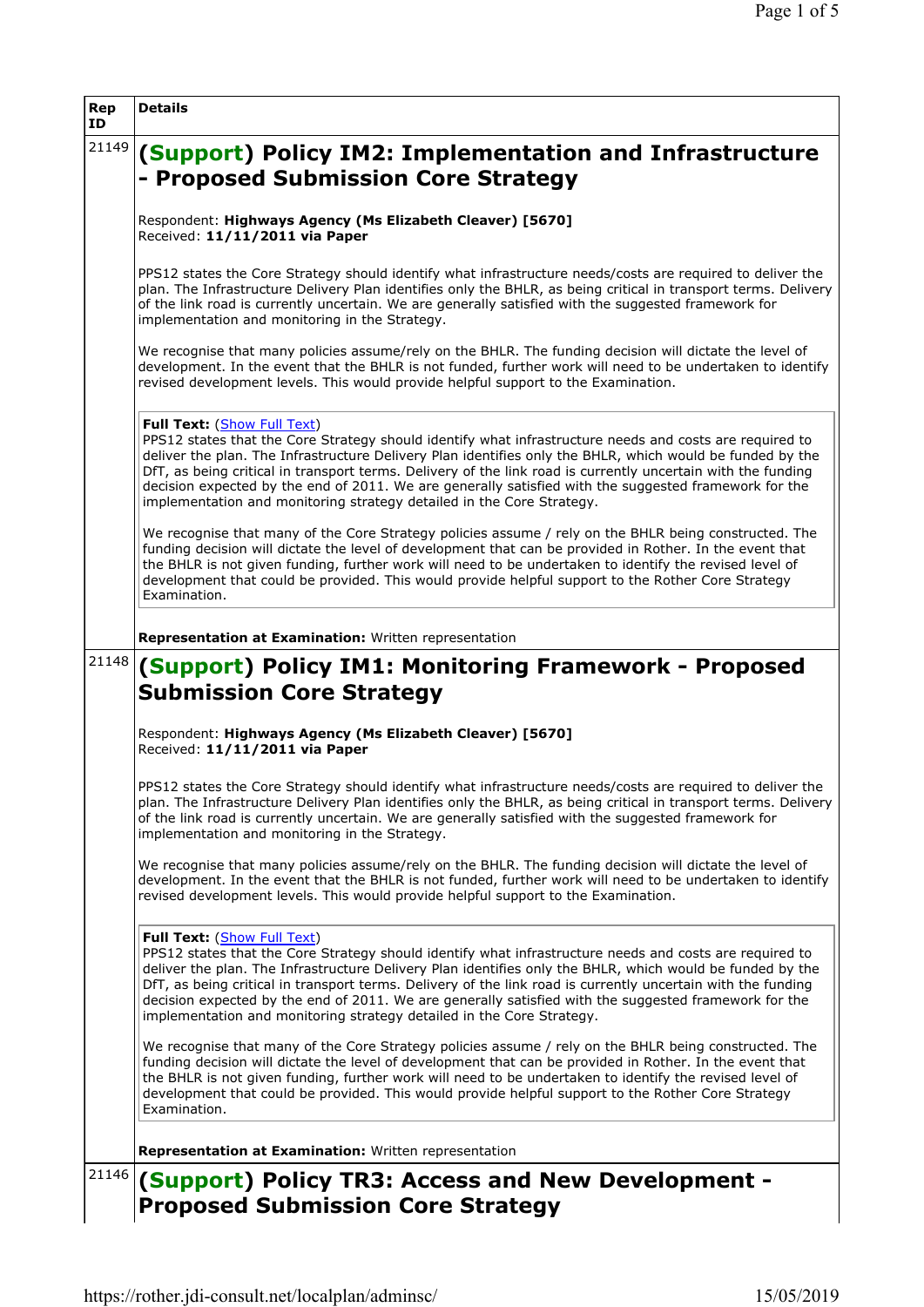|       | Respondent: Highways Agency (Ms Elizabeth Cleaver) [5670]<br>Received: 11/11/2011 via Paper                                                                                                                                                                                                                                                                                                                |
|-------|------------------------------------------------------------------------------------------------------------------------------------------------------------------------------------------------------------------------------------------------------------------------------------------------------------------------------------------------------------------------------------------------------------|
|       | Policy TR3 outlines the requirements for new development including the production of a Transport<br>Assessment and Travel Plan assessing the impact. We strongly support this policy as it should help ensure<br>that potential development sites are subjected to the appropriate level of assessment.                                                                                                    |
|       | Full Text: (Show Full Text)<br>Policy TR3 outlines the requirements for new development including the production of a Transport<br>Assessment and Travel Plan assessing the impact. We strongly support this policy as it should help ensure<br>that potential development sites are subjected to the appropriate level of assessment.                                                                     |
|       | Representation at Examination: Written representation                                                                                                                                                                                                                                                                                                                                                      |
| 21143 | (Support) 18.15 - Proposed Submission Core Strategy                                                                                                                                                                                                                                                                                                                                                        |
|       | Respondent: Highways Agency (Ms Elizabeth Cleaver) [5670]<br>Received: 11/11/2011 via Paper                                                                                                                                                                                                                                                                                                                |
|       | In broad terms we welcome the transport objectives detailed in Paragraph 18.15, particularly those<br>designed to increase mode choice and promote sustainable transport alternatives to the car.                                                                                                                                                                                                          |
|       | Full Text: (Show Full Text)<br>In broad terms we welcome the transport objectives detailed in Paragraph 18.15, particularly those<br>designed to increase mode choice and promote sustainable transport alternatives to the car.                                                                                                                                                                           |
|       | Representation at Examination: Written representation                                                                                                                                                                                                                                                                                                                                                      |
| 21134 | (Support) Policy RA1: Villages - Proposed Submission<br><b>Core Strategy</b>                                                                                                                                                                                                                                                                                                                               |
|       |                                                                                                                                                                                                                                                                                                                                                                                                            |
|       | Respondent: Highways Agency (Ms Elizabeth Cleaver) [5670]<br>Received: 11/11/2011 via Paper                                                                                                                                                                                                                                                                                                                |
|       | Broad development areas in Bexhill, Hastings Fringe, Battle, Rye and surrounding villages are identified<br>within the Core Strategy. The scale of development in Bexhill is dependent on the delivery of the BHLR. In<br>the event that the link road is not constructed we support the policies that set out that the level of<br>development at Bexhill will be reduced.                                |
|       | We are pleased to note that proposals within the broad development areas include plans to improve<br>sustainable transport links within and between urban centres. We welcome this approach as it could help<br>reduce development impact on the SRN.                                                                                                                                                      |
|       | Full Text: (Show Full Text)<br>Broad development areas in Bexhill, Hastings Fringe, Battle, Rye and surrounding villages are identified<br>within the Core Strategy. The scale of development in Bexhill is dependent on the delivery of the BHLR. In<br>the event that the link road is not constructed we support the policies that set out that the level of<br>development at Bexhill will be reduced. |
|       | We are pleased to note that proposals within the broad development areas include plans to improve<br>sustainable transport links within and between urban centres. We welcome this approach as it could help                                                                                                                                                                                               |
|       | reduce development impact on the SRN and is therefore welcomed.                                                                                                                                                                                                                                                                                                                                            |
|       | Representation at Examination: Written representation                                                                                                                                                                                                                                                                                                                                                      |
| 21133 | (Support) Policy RY1: Policy Framework for Rye and Rye                                                                                                                                                                                                                                                                                                                                                     |
|       | <b>Harbour - Proposed Submission Core Strategy</b>                                                                                                                                                                                                                                                                                                                                                         |
|       | Respondent: Highways Agency (Ms Elizabeth Cleaver) [5670]<br>Received: 11/11/2011 via Paper                                                                                                                                                                                                                                                                                                                |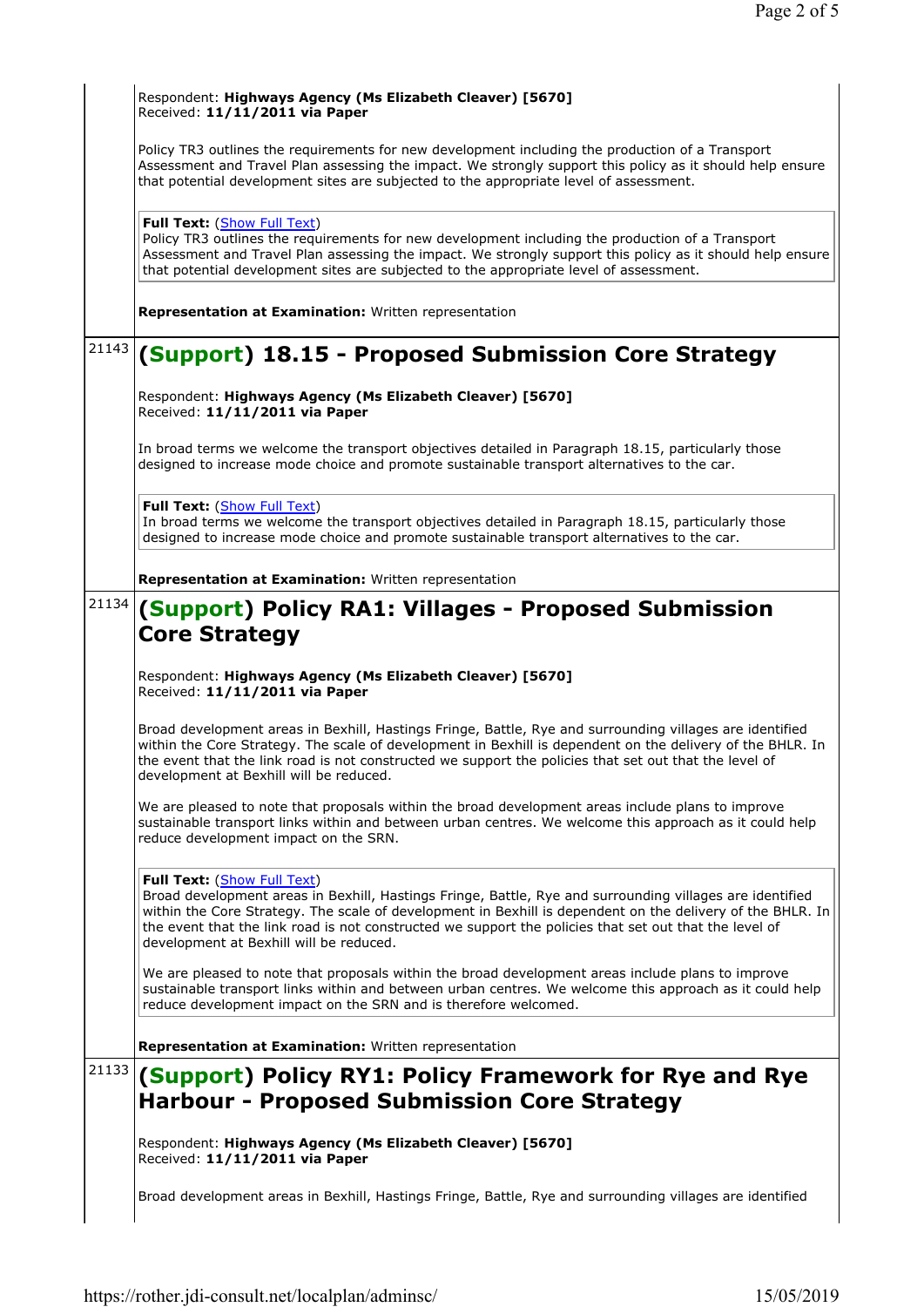|       | within the Core Strategy. The scale of development in Bexhill is dependent on the delivery of the BHLR. In<br>the event that the link road is not constructed we support the policies that set out that the level of<br>development at Bexhill will be reduced.                                                                                                                                            |
|-------|------------------------------------------------------------------------------------------------------------------------------------------------------------------------------------------------------------------------------------------------------------------------------------------------------------------------------------------------------------------------------------------------------------|
|       | We are pleased to note that proposals within the broad development areas include plans to improve<br>sustainable transport links within and between urban centres. We welcome this approach as it could help<br>reduce development impact on the SRN.                                                                                                                                                      |
|       | Full Text: (Show Full Text)<br>Broad development areas in Bexhill, Hastings Fringe, Battle, Rye and surrounding villages are identified<br>within the Core Strategy. The scale of development in Bexhill is dependent on the delivery of the BHLR. In<br>the event that the link road is not constructed we support the policies that set out that the level of<br>development at Bexhill will be reduced. |
|       | We are pleased to note that proposals within the broad development areas include plans to improve<br>sustainable transport links within and between urban centres. We welcome this approach as it could help<br>reduce development impact on the SRN and is therefore welcomed.                                                                                                                            |
|       | Representation at Examination: Written representation                                                                                                                                                                                                                                                                                                                                                      |
| 21132 | (Support) Policy BA1: Policy Framework for Battle -<br><b>Proposed Submission Core Strategy</b>                                                                                                                                                                                                                                                                                                            |
|       | Respondent: Highways Agency (Ms Elizabeth Cleaver) [5670]<br>Received: 11/11/2011 via Paper                                                                                                                                                                                                                                                                                                                |
|       | Broad development areas in Bexhill, Hastings Fringe, Battle, Rye and surrounding villages are identified<br>within the Core Strategy. The scale of development in Bexhill is dependent on the delivery of the BHLR. In<br>the event that the link road is not constructed we support the policies that set out that the level of<br>development at Bexhill will be reduced.                                |
|       | We are pleased to note that proposals within the broad development areas include plans to improve<br>sustainable transport links within and between urban centres. We welcome this approach as it could help<br>reduce development impact on the SRN.                                                                                                                                                      |
|       | Full Text: (Show Full Text)<br>Broad development areas in Bexhill, Hastings Fringe, Battle, Rye and surrounding villages are identified<br>within the Core Strategy. The scale of development in Bexhill is dependent on the delivery of the BHLR. In<br>the event that the link road is not constructed we support the policies that set out that the level of<br>development at Bexhill will be reduced. |
|       | We are pleased to note that proposals within the broad development areas include plans to improve<br>sustainable transport links within and between urban centres. We welcome this approach as it could help<br>reduce development impact on the SRN and is therefore welcomed.                                                                                                                            |
|       | Representation at Examination: Written representation                                                                                                                                                                                                                                                                                                                                                      |
| 21131 | (Support) Policy HF1: The Hastings Fringes - Proposed<br><b>Submission Core Strategy</b>                                                                                                                                                                                                                                                                                                                   |
|       | Respondent: Highways Agency (Ms Elizabeth Cleaver) [5670]<br>Received: 11/11/2011 via Paper                                                                                                                                                                                                                                                                                                                |
|       | Broad development areas in Bexhill, Hastings Fringe, Battle, Rye and surrounding villages are identified<br>within the Core Strategy. The scale of development in Bexhill is dependent on the delivery of the BHLR. In<br>the event that the link road is not constructed we support the policies that set out that the level of<br>development at Bexhill will be reduced.                                |
|       | We are pleased to note that proposals within the broad development areas include plans to improve<br>sustainable transport links within and between urban centres. We welcome this approach as it could help<br>reduce development impact on the SRN.                                                                                                                                                      |
|       | Full Text: (Show Full Text)<br>Broad development areas in Bexhill, Hastings Fringe, Battle, Rye and surrounding villages are identified<br>within the Core Strategy. The scale of development in Bexhill is dependent on the delivery of the BHLR. In                                                                                                                                                      |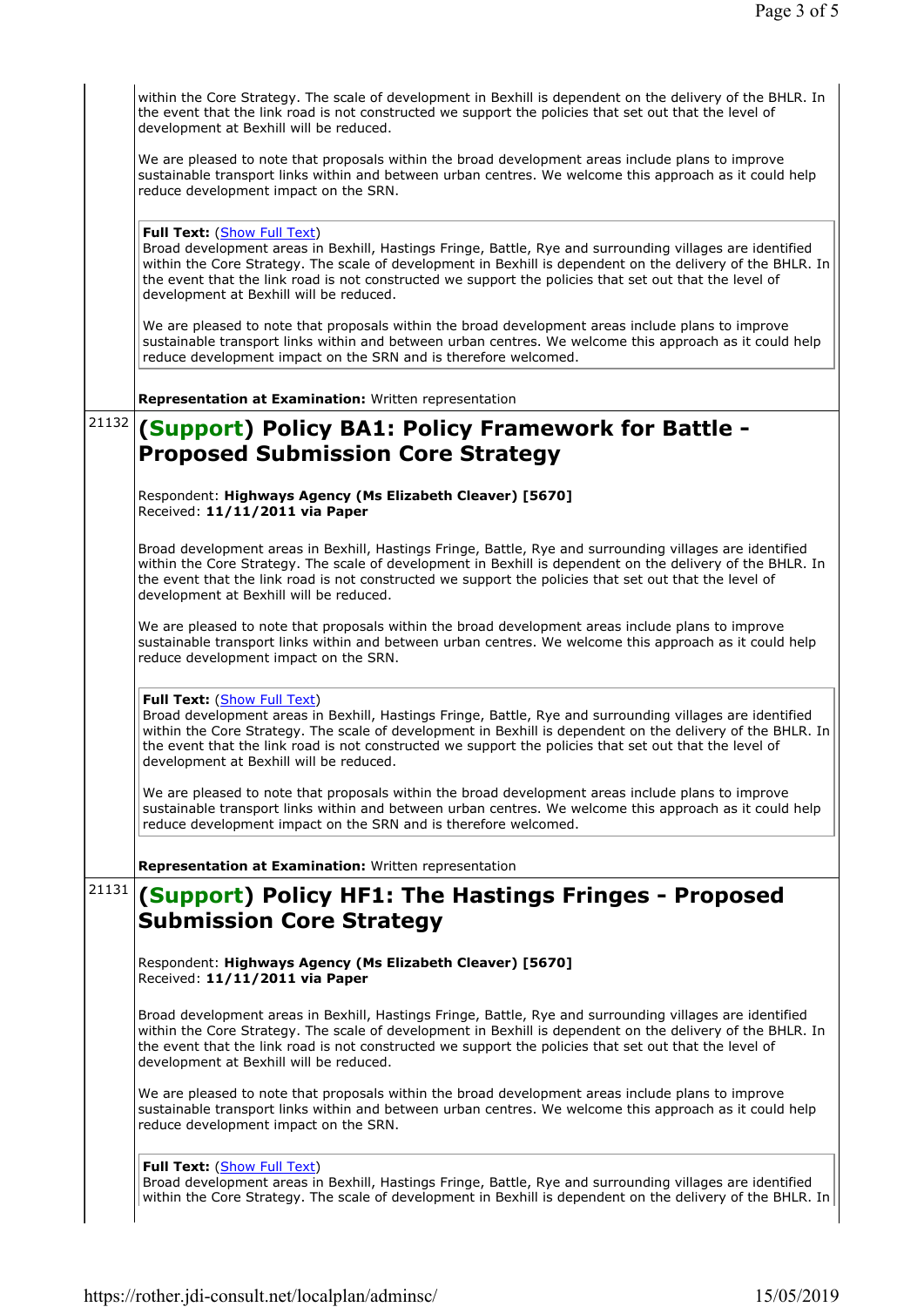|       | the event that the link road is not constructed we support the policies that set out that the level of<br>development at Bexhill will be reduced.                                                                                                                                                                                                                                                                                                                                                                                                                                               |
|-------|-------------------------------------------------------------------------------------------------------------------------------------------------------------------------------------------------------------------------------------------------------------------------------------------------------------------------------------------------------------------------------------------------------------------------------------------------------------------------------------------------------------------------------------------------------------------------------------------------|
|       | We are pleased to note that proposals within the broad development areas include plans to improve<br>sustainable transport links within and between urban centres. We welcome this approach as it could help<br>reduce development impact on the SRN and is therefore welcomed.                                                                                                                                                                                                                                                                                                                 |
|       | Representation at Examination: Written representation                                                                                                                                                                                                                                                                                                                                                                                                                                                                                                                                           |
| 21130 | (Support) Policy BX3: Development Strategy - Proposed<br><b>Submission Core Strategy</b>                                                                                                                                                                                                                                                                                                                                                                                                                                                                                                        |
|       | Respondent: Highways Agency (Ms Elizabeth Cleaver) [5670]<br>Received: 11/11/2011 via Paper                                                                                                                                                                                                                                                                                                                                                                                                                                                                                                     |
|       | Broad development areas in Bexhill, Hastings Fringe, Battle, Rye and surrounding villages are identified<br>within the Core Strategy. The scale of development in Bexhill is dependent on the delivery of the BHLR. In<br>the event that the link road is not constructed we support the policies that set out that the level of<br>development at Bexhill will be reduced.                                                                                                                                                                                                                     |
|       | We are pleased to note that proposals within the broad development areas include plans to improve<br>sustainable transport links within and between urban centres. We welcome this approach as it could help<br>reduce development impact on the SRN.                                                                                                                                                                                                                                                                                                                                           |
|       | Full Text: (Show Full Text)<br>Broad development areas in Bexhill, Hastings Fringe, Battle, Rye and surrounding villages are identified<br>within the Core Strategy. The scale of development in Bexhill is dependent on the delivery of the BHLR. In<br>the event that the link road is not constructed we support the policies that set out that the level of<br>development at Bexhill will be reduced.                                                                                                                                                                                      |
|       | We are pleased to note that proposals within the broad development areas include plans to improve<br>sustainable transport links within and between urban centres. We welcome this approach as it could help<br>reduce development impact on the SRN and is therefore welcomed.                                                                                                                                                                                                                                                                                                                 |
|       |                                                                                                                                                                                                                                                                                                                                                                                                                                                                                                                                                                                                 |
|       | Representation at Examination: Written representation                                                                                                                                                                                                                                                                                                                                                                                                                                                                                                                                           |
| 21129 | (Support) Policy OSS2: Bexhill to Hastings Link Road and<br>development - Proposed Submission Core Strategy                                                                                                                                                                                                                                                                                                                                                                                                                                                                                     |
|       | Respondent: Highways Agency (Ms Elizabeth Cleaver) [5670]<br>Received: 11/11/2011 via Paper                                                                                                                                                                                                                                                                                                                                                                                                                                                                                                     |
|       | We welcome this approach which demonstrates flexibility in accordance with PPS12. We note that the scale<br>of development that could be delivered if the link road is not constructed is currently unknown. Given the<br>high level of uncertainty surrounding link road funding we recommend this study be undertaken in advance<br>of the EIP to provide a comprehensive assessment of impacts on the A259/A21.                                                                                                                                                                              |
|       | Broad development areas in Bexhill, Hastings Fringe, Battle, Rye and surrounding villages are identified. In<br>the event the link road is not constructed we support the policies that set out reduced development levels<br>at Bexhill.                                                                                                                                                                                                                                                                                                                                                       |
|       | Full Text: (Show Full Text)<br>This policy focuses on contingency planning in the event that the BHLR is not constructed. We welcome<br>this approach which demonstrates Core Strategy flexibility in accordance with PPS12. We note however<br>that the scale of development that could be delivered if the link road is not constructed is currently<br>unknown. Given the high level of uncertainty surrounding the funding of the link road we recommend that<br>this study be undertaken in advance of the EIP to provide a comprehensive assessment of the impact on<br>the A259 and A21. |
|       | <b>Development Allocations</b><br>Broad development areas in Bexhill, Hastings Fringe, Battle, Rye and surrounding villages are identified<br>within the Core Strategy. The scale of development in Bexhill is dependent on the delivery of the BHLR. In<br>the event that the link road is not constructed we support the policies that set out that the level of<br>development at Bexhill will be reduced.                                                                                                                                                                                   |